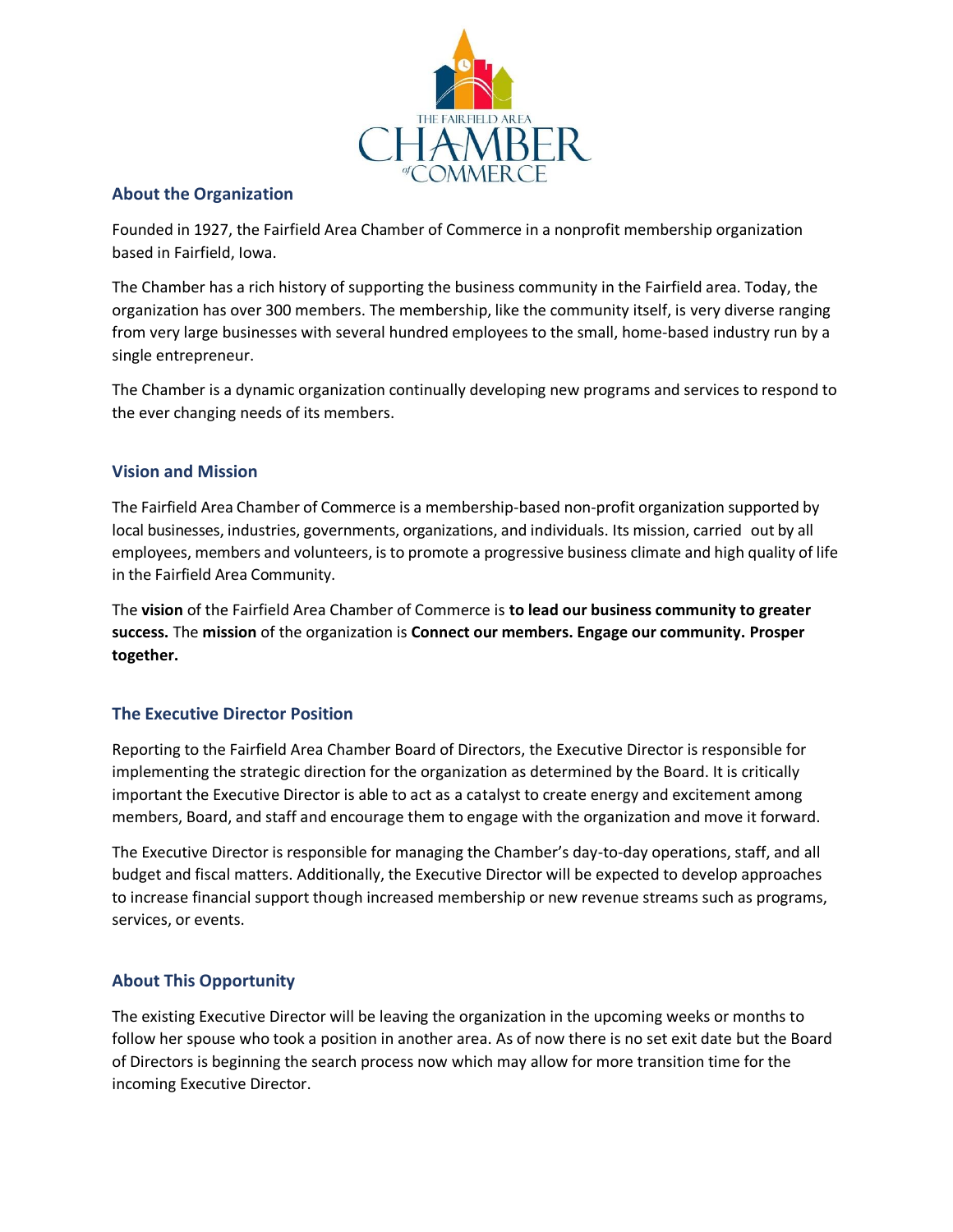## **Job Responsibilities**

#### **External Relations and Support**

Represents the organization in its relationship with members, partners, the local community, and the broader public to create awareness and support of the Fairfield Area Chamber. The role provides creative leadership in the identification, cultivation, and solicitation of new members and supporting partners.

#### **Financial and Operational Management**

Oversees the day-to-day operations of the organization with an eye toward efficiency and effectiveness in all areas. Manages communication across the organization. Responsible for financial operations, including the budget process, financial reporting to the Board, and expense and cash flow management.

#### **Staff Leadership and Development**

Provides leadership to the organization's staff. Recruits and retains talent. Communicates the organizational vision with staff members. Provides developmental growth opportunities.

#### **Strategic Planning**

Leads the organization's strategic planning process. Reports to the Board regularly on implementation of strategic plan goals and strategy areas.

#### **Board Development**

Ensures that the Board is kept fully informed of all important matters relating to the organization. Develops creative and compelling ways to partner with the board in external relations and communication efforts. Helps identify and recruit diverse and competent board members reflective of the constituencies served by Fairfield Area Chamber.

### **Ideal Experience**

The ideal candidate will possess a bachelor's degree and five years of management experience in an organization of comparable size. S/he will be a creative, entrepreneurial leader. It is important the candidate have an understanding and commitment to the work and mission of the Fairfield Area Chamber of Commerce. S/he will have experience leading, developing and working in a nonprofit setting under the fiduciary leadership of a board of directors.

S/he will have strong oral and written communication skills, feel comfortable speaking in public, and experience building community-based partnerships.

### **Priorities for the First 12-18 Months**

- Thoroughly understand all components of Fairfield Area Chamber of Commerce including its mission, membership, staff, facilities, programs, and operations.
- Understand the revenue streams and overall funding requirements of the organization for both short- and long-term obligations
- Establish a strong working relationship with the Board to encourage its efforts to support and enhance the Chamber's services, recruit new members, and develop new revenue streams